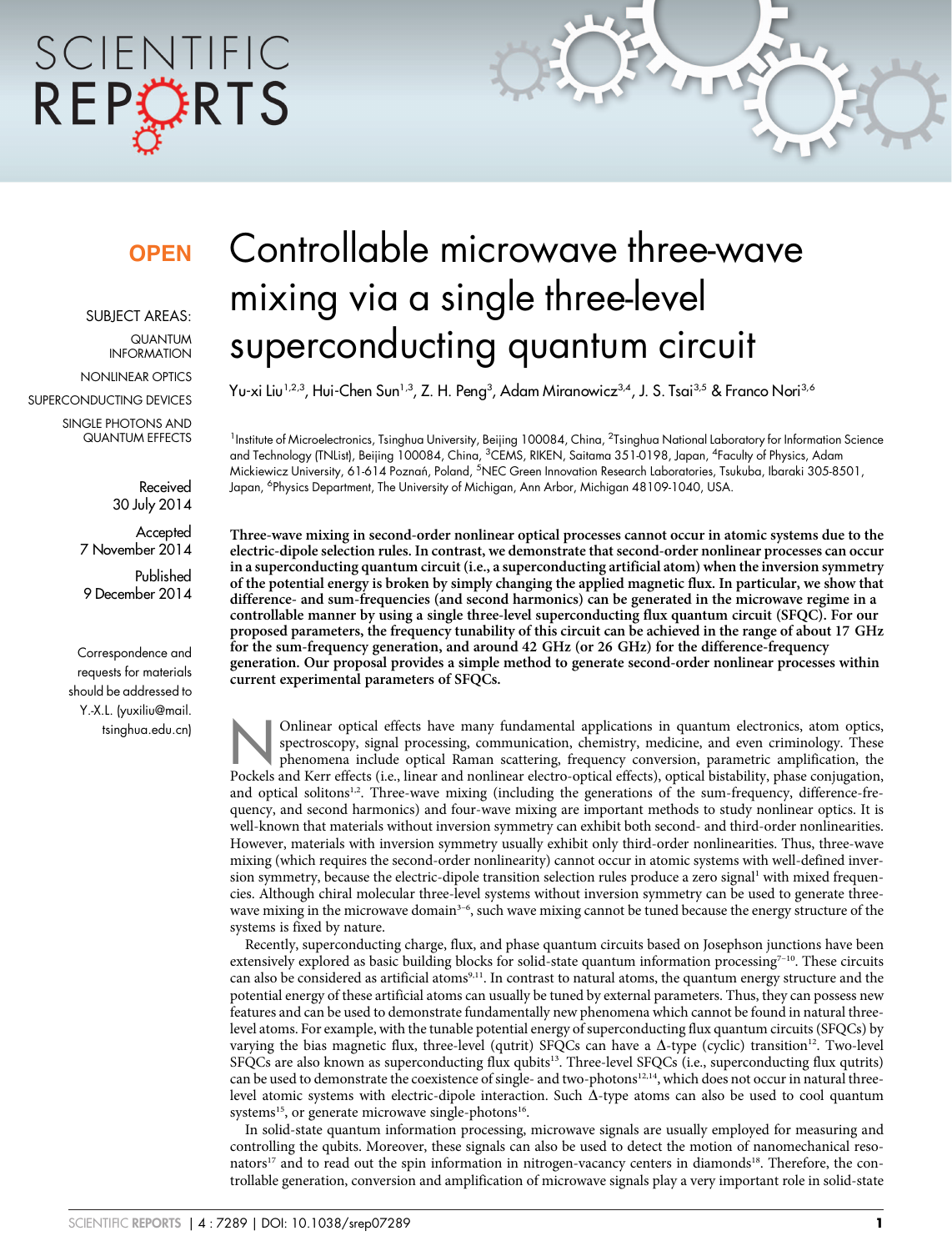

Figure 1 | (a) Schematic diagram for a SFQC with three Josephson junctions biased by a magnetic flux  $\Phi_e$  and also driven by the magnetic flux  $\Phi(t) = \sum \Phi(\omega_l) \exp(-i\omega_l t)$  with different frequencies  $\omega_b$  which are

specified in panels (b,c);  $E_j$  is the Josephson energy, and 0.5  $< \alpha < 1$ . (b) A three-level (qutrit) SFQC, which can be considered as an artificial atom with  $\Delta$ -type (cyclic) transitions driven by the external magnetic flux  $\Phi(\omega_1)$  $[\Phi(\omega_2)]$  with frequency  $\omega_1 (\omega_2)$  to induce the transition between the energy levels  $|1\rangle$  and  $|2\rangle$  ( $|2\rangle$  and  $|3\rangle$ ), results in the generation of the output signal with the sum-frequency  $\omega_+$ ; (c) Same as in panel (b) but for the flux  $\Phi(\omega_1)$  inducing the transition between the energy levels  $|1\rangle$  and  $| 3 \rangle$ , leads to the generation of the output signal with the differencefrequency  $\omega$ <sub>-</sub>.

quantum information processing. The generation of microwave Fock's states<sup>19-21</sup>, superpositions of different Fock's states<sup>22</sup>, squeezed states<sup>23</sup>, nonclassical microwave<sup>24</sup> and giant Kerr nonlinearities<sup>25,26</sup> have been studied in the microwave domain via circuit quantum electrodynamics (QED)<sup>7-9</sup>. Microwave parametric amplification<sup>27</sup> has also been studied by using three-wave mixing<sup>28</sup> in superconducting circuits with four Josephson junctions. Different from Ref. 28, here we propose another method to generate microwave three-wave mixing, including the generation of the sum- and difference-frequencies in a controllable way via a tunable single SFQC. This method also applies for phase<sup>29-31</sup> and transmon<sup>32</sup> qutrits. In our proposal, such three-wave mixing can be switched off at the optimal point by the bias magnetic flux. We also discuss the possibility for the generations of second harmonics and zero-frequency using SFQCs.

#### Model

To be specific, our study below will focus on three-level SFQCs, also called a qutrit or three-level qudit. However, our results can also be applied to phase and transmon qutrits. As shown in Fig. 1(a), a SFQC consists of a superconducting loop interrupted by three Josephson junctions and controlled by a bias magnetic flux  $\Phi_e$ . The Josephson energies (capacitances) of the two identical junctions and the smaller one are  $E_I(C_I)$  and  $\alpha E_I(\alpha C_I)$  with  $0.5 < \alpha < 1$ , respectively. If we assume that the SFQC is driven by the external time-dependent magnetic flux  $\Phi(t) = \sum_{k=1}^{\infty}$ l  $\Phi(\omega_l) \exp(-i\omega_l t)$  with frequencies  $\omega_b$ 

then we can describe the system by this Hamiltonian

$$
H = -\frac{\hbar^2}{2M_p} \frac{\partial^2}{\partial \varphi_p^2} - \frac{\hbar^2}{2M_m} \frac{\partial^2}{\partial \psi_m^2} + U(\varphi_p, \varphi_m, f) + V(t) \qquad (1)
$$

with  $M_p = 2C_J[\Phi_0/(2\pi)]^2$  and  $M_m = M_p(1 + 2\alpha)$ . The potential energy is

$$
U(\varphi_p, \varphi_m f) = 2E_J \left( 1 - \cos \varphi_p \cos \varphi_m \right) + \alpha E_J [1 - \cos(2\pi f + 2\varphi_m)],
$$
\n(2)

with phases  $\varphi_p = (\phi_1 + \phi_2)/2$  and

$$
\varphi_m = \frac{1}{2} (\phi_2 - \phi_1) + \frac{2\pi\alpha}{2\alpha + 1} \frac{\Phi(t)}{\Phi_0},
$$
\n(3)

where  $\phi_1$  and  $\phi_2$  are the gauge-invariant phases of the two identical junctions (see Fig. 1). Here  $f = \Phi_e/\Phi_0$  is the reduced magnetic flux, and  $\Phi_0 = h/(2e)$  is the flux quantum. The interaction between the SFQC and the time-dependent magnetic flux is described by  $V(t)$  =  $I(\varphi_n, \varphi_m, f)\Phi(t)$ , with the supercurrent

$$
I(\varphi_p, \varphi_m f) = \frac{\alpha I_0}{2\alpha + 1} \left[ \sin(2\pi f + 2\varphi_m) - 2\sin\varphi_m \cos\varphi_p \right]
$$
 (4)

inside the superconducting loop<sup>33,34</sup> and  $I_0 = 2\pi E_l/\Phi_0$ . The supercurrent  $I = I(\varphi_p, \varphi_m, f)$  and the external magnetic flux  $\Phi(t)$  are equivalent to the electric dipole moment operator and time-dependent electric field of the electric dipole interaction in atomic systems. It is obvious that  $U(\varphi_p, \varphi_m, f)$  in Eq. (1) can be tuned by the bias magnetic flux  $\Phi_e$ . We have shown that one of two flux quits cannot work at the optimal point when both qubits are directly coupled through their mutual inductance<sup>34</sup>, because of its selection rules<sup>12,33</sup>. Such problem can be solved by introducing a coupler (e.g., see, Refs. 35–37).

We have shown<sup>12</sup> that three-level SFQCs have  $\Delta$ -type (cyclic) transitions among the three lowest energy levels  $|i\rangle$  when the inversion symmetry of the potential energy is broken, otherwise it has a cascade transition. Under the three-level approximation of SFQCs, Eq. (1) becomes

$$
H_T = \sum_{i=1}^{3} E_i |i\rangle\langle i| + V_T(t), \tag{5}
$$

where  $E_i$  ( $i = 1, 2, 3$ ) are three eigenvalues corresponding to the three lowest eigenstates  $|i\rangle$  of Eq. (1) with  $V(t) = 0$ . With this three-level approximation of SFQCs, the interaction Hamiltonian  $V_T(t)$  in Eq. (5) can be generally written as

$$
V_T(t) = \left[ \sum_{i,j=1, i < j}^{3} I_{ij}(f) \sigma_{ij} + \text{H.c.} \right] \Phi(t),\tag{6}
$$

with operators  $\sigma_{ij} = |i\rangle\langle j|$  and matrix elements  $I_{ij}(f) \equiv \langle i|I(\varphi_p, \varphi_m, f)|j\rangle$ dipole-like moment operator. Here, the longitudinal coupling  $\sum_{i=1}^{3} I_{ii}(f) \sigma_{ii} \Phi(t)$  between the three-level SFQC and the timedependent magnetic flux is neglected even though the reduced magnetic flux is not at the optimal point, i.e.,  $f \neq 0.5$ . We note that  $f = 0.5$ is called as the optimal point or the symmetry point<sup>13</sup>, where the influence of flux noise is minimal. When the relaxation and dephasing of the three-level SFQC are included, the dynamics can be described by the master equation

$$
\dot{\rho}(t) = \frac{1}{i\hbar} \left[ H_T, \rho \right] + \frac{1}{2} \sum_{i=2}^{3} \gamma_{ii} \left( 2\sigma_{ii} \rho \sigma_{ii} - \sigma_{ii} \rho - \rho \sigma_{ii} - \bar{\rho}_{ii} \right) \n- \frac{1}{2} \sum_{l=1}^{3} \sum_{i < j} \gamma_{ij} \left[ \left( \sigma_{jj} \rho - \bar{\rho}_{jl} \sigma_{jl} \right) - \left( \rho \sigma_{jj} - \bar{\rho}_{lj} \sigma_{lj} \right) \right] \tag{7} \n+ \sum_{i < j} \gamma_{ij} \sigma_{ij} \left( \rho - \bar{\rho}_{jj} \right) \sigma_{ji},
$$

with  $\rho(t) \equiv \rho$ . Here, different energy levels are assumed to have different dissipation channels. The operator  $\rho(t)$  is the reduced density matrix of the three-level SFQC. We will study the steady-state response; thus, the thermal equilibrium state  $\bar{\rho}$  for  $V(t) = 0$  with matrix elements  $\bar{\rho}_{lj}$  is added to the master equation. Also,  $\gamma_{ii}$  is the pure dephasing rate of the energy level  $|i\rangle$ , while  $\gamma_{ij} = \gamma_{ji}$  (with  $i \neq j$ ) are the off-diagonal decay rates.

#### Sum- and difference-frequency generations

We assume that the SFQC is in the thermal equilibrium state  $\bar{\rho}$  when  $V(t) = 0$ . To study the steady-state response of the three-level SFQC to weak external fields, we have to obtain the solution of the reduced density matrix  $\rho$  for the three-level SFQC in Eq. (7) by solving the following equations: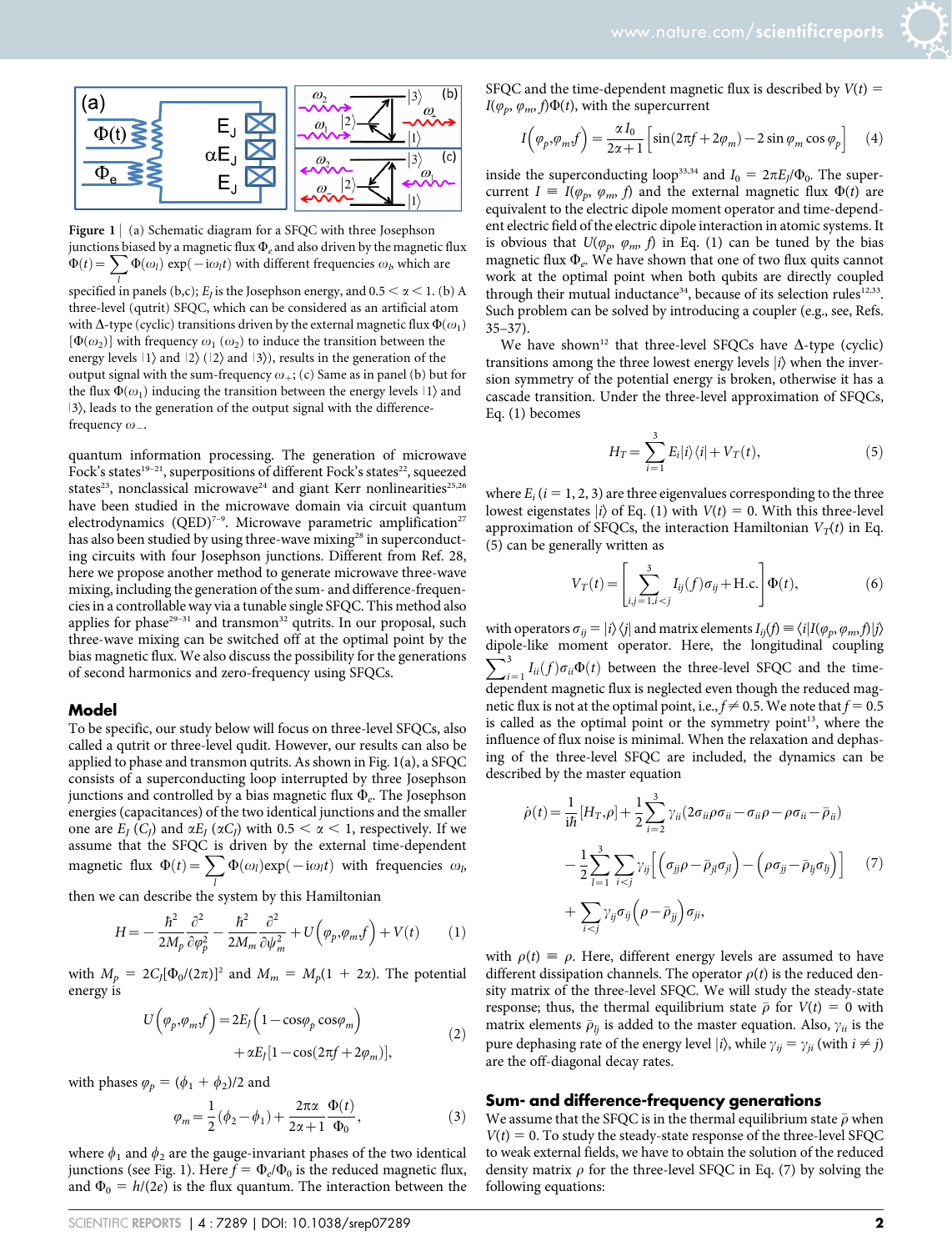$$
\sum_{i=1}^{n} \frac{1}{i}
$$

$$
\dot{\rho}_{ij}(t) = \frac{1}{i\hbar} \left[ H_T, \rho(t) \right]_{ij} - \frac{1}{2} \Gamma_{ij} \tilde{\rho}_{ij}(t), i \neq j,
$$
\n
$$
\dot{\rho}_{11}(t) = \frac{1}{i\hbar} \left[ H_T, \rho(t) \right]_{11} + \gamma_{12} \tilde{\rho}_{22}(t) + \gamma_{13} \tilde{\rho}_{33}(t),
$$
\n
$$
\dot{\rho}_{22}(t) = \frac{1}{i\hbar} \left[ H_T, \rho(t) \right]_{22} - \gamma_{12} \tilde{\rho}_{22}(t) + \gamma_{23} \tilde{\rho}_{33}(t),
$$
\n
$$
\dot{\rho}_{33}(t) = \frac{1}{i\hbar} \left[ H_T, \rho(t) \right]_{33} - (\gamma_{13} + \gamma_{23}) \tilde{\rho}_{23}(t)
$$
\n(8)

with the parameters  $\Gamma_{12} = \gamma_{12}$ ,  $\Gamma_{13} = \gamma_{13} + \gamma_{23} + \gamma_{33}$  and  $\Gamma_{23} = \gamma_{12} + \gamma_{23}$  $\gamma_{13} + \gamma_{23} + \gamma_{22} + \gamma_{33}$ , derived from Eq. (7). Note that  $\Gamma_{ij} = \Gamma_{ji}$ . Here we define  $\tilde{\rho}_{ij}(t)$   $=$   $\rho_{ij}(t)$   $\bar{\rho}_{ij}$ . Because the external fields are weak, the solution of  $\rho(t)$  can be obtained by expressing  $\rho(t)$  in the form of a perturbation series in  $V_T(t)$ , i.e.,

$$
\rho(t) = \rho_0 + \rho_1(t) + \rho_2(t) + \cdots, \qquad (9)
$$

with the density matrix operator  $\rho_0 = \overline{\rho}$  in the zeroth-order approximation. We define the magnetic polarization P due to the external field as  $P = Tr[\rho(t)I]$ , in analogy to the electric polarization<sup>1</sup>, then the second-order magnetic polarization can be given as  $P^{(2)} = Tr[\rho_2(t)I]$ , and then the second-order magnetic susceptibility can be given by

$$
\chi^{(2)}(\omega) = \frac{P^{(2)}(\omega)}{\Phi(\omega_1)\Phi(\omega_2)}.\tag{10}
$$

In our study, since the condition  $|E_i - E_j| \gg k_B T$  (with  $i \neq j$ ) is satisfied, then the system is in its ground state  $|1\rangle$  in the thermal equilibrium state, i.e.,  $\rho_0 = \bar{\rho} = |1\rangle\langle\overline{1}|$ .

Sum-frequency generation. To study the microwave generation of the sum-frequency, we now assume that the two external magnetic fluxes are applied to the three-level SFQC. As schematically shown in Fig. 1(b), one magnetic flux with frequency  $\omega_1$  ( $\omega_2$ ) induces the transition between the energy levels  $|1\rangle$  and  $|2\rangle$  ( $|2\rangle$  and  $|3\rangle$ ). In this case, the interaction Hamiltonian  $V_T(t)$  between the threelevel SFQC and the two external fields is given by

$$
V_1(t) = \sum_{i=1,2} I_{i,i+1}(f)\sigma_{i,i+1}\Phi(\omega_i) \exp(i\omega_i t) + \text{H.c.}
$$
 (11)

under the rotating-wave approximation. On replacing  $V_T(t)$  in Eq. (7) by  $V_1(t)$ , and using the perturbation theory discussed above, we can obtain the reduced density matrix of the three-level SFQC, up to second order in  $V_1(t)$ , and find the second-order magnetic susceptibility as

$$
\chi^{(2)}(\omega_{+}) = \frac{I_{12}(f)I_{23}(f)I_{31}(f)}{(i\omega_{1} - i\omega_{21} + \Gamma_{21})(i\omega_{+} - i\omega_{31} + \Gamma_{31})}
$$
(12)

for the sum-frequency generation with  $\omega_+ = \omega_1 + \omega_2$ , and  $\omega_{ij} = (E_i - E_j)/\hbar$ , with  $i > j$ . Equation (12) obviously shows that the second-order magnetic susceptibility is proportional to the product of the three different electric dipole-like matrix elements (or transition matrix elements)  $I_{ij}(f)$ , with  $i \neq j$ . Therefore, for a given reduced magnetic flux  $f$ , the maximum value of the susceptibility in Eq. (12) is  $\chi_{\text{max}}^{(2)}(\omega_+) = I_{12}I_{23}I_{31}/(\Gamma_{21}\Gamma_{31})$  when  $\omega_+ = \omega_{31}$  and  $\omega_1 = \omega_{21}$ .

Difference-frequency generation. Similarly, the differencefrequency can also be generated by using a three-level SFQC. We assume that a magnetic flux with frequency  $\omega_1$  ( $\omega_2$ ) is applied between the energy levels  $|1\rangle$  and  $|3\rangle$  ( $|2\rangle$  and  $|3\rangle$ ) as shown in Fig. 1(c). In this case, the interaction between the three-level SFQC and the external magnetic fields can be described by

$$
V_2(t) = \sum_{i=1,2} I_{i,3}(f)\sigma_{i,3}\Phi(\omega_i) \exp(i\omega_i t) + \text{H.c.}
$$
 (13)

under the rotating-wave approximation.

Using the same calculation as for Eq. (12), we can also obtain the second-order magnetic susceptibility of the difference-frequency  $\omega$  $= \omega_2 - \omega_1$  as

$$
\chi^{(2)}(\omega_{-}) = \frac{I_{13}(f)I_{21}(f)I_{32}(f)}{(i\omega_{-} - i\omega_{21} + \Gamma_{21})(i\omega_{1} - i\omega_{31} + \Gamma_{31})}.
$$
 (14)

For a given reduced magnetic flux  $f$ , the maximum amplitude  $\chi^{(2)}_{\text{max}}(\omega_-)=I_{13}I_{21}I_{32}/(\Gamma_{21}\Gamma_{31})$  of the susceptibility in Eq. (14) for the difference-frequency can be obtained under the resonant driving conditions:  $\omega = \omega_{21}$  and  $\omega_1 = \omega_{31}$ .

Numerical simulation. Both Eqs. (12) and (14) show that the susceptibilities of the sum- and difference-frequencies can be controlled by the bias magnetic flux  $\Phi_e$ . According to the analysis of the inversion symmetry for flux quantum circuits<sup>12</sup>, we know that the three-level SFQC has a well-defined symmetry at the optimal point  $f = 0.5$  and it behaves as natural three-level atoms with the  $E$ -type (or ladder-type) transition. In this case, the transition matrix elements between the energy levels  $|1\rangle$  and  $|3\rangle$  is zero, i.e.,  $I_{13}(f = 0.5)$  $I_3 = I_{31}(f = 0.5) = 0$ , and both susceptibilities,  $\chi^{(2)}(\omega_+)$  in Eq. (12) and  $\chi^{(2)}(\omega)$  in Eq. (14), are zero. Thus, the microwave sum- or difference-frequencies cannot be generated at the optimal point as for natural three-level atoms with the electric-dipole selection rule. Equations (12) and (14) also tell us that the amplitudes of the susceptibilities for both the sum- and difference-frequencies are proportional to the modulus  $R(f)$  of the product of the three different transition matrix elements, i.e.,

$$
R(f) \equiv |I_{12}(f)I_{23}(f)I_{31}(f)| = |I_{21}(f)I_{32}(f)I_{13}(f)|. \tag{15}
$$

Thus, the maximum value  $R^{(\text{max})}(f)$  of  $R(f)$  corresponds to the maximal susceptibilities under the resonant driving condition. To show clearly how the bias magnetic flux  $\Phi_e$  can be used to control the sum- and difference-frequency generations, the three transition elements  $|I_{12}|$ ,  $|I_{23}|$  and  $|I_{13}|$  versus the reduced magnetic flux f are plotted in Fig. 2(a). Also, the f-dependent product  $|I_{12}I_{23}I_{31}|$  is plotted in Fig. 2(b). Here, we take experimentally accessible parameters, for example,  $\alpha = 0.8$ ,  $E_J/h = 192$  GHz, and  $E_J/E_c = 48$ , where  $E_c$  is the charging energy and  $h$  is the Planck constant. These data are taken from the RIKEN-NEC group for their most recent, unpublished, experimental setup. Figures 2(a) and 2(b) clearly show that the bias magnetic flux  $\Phi$ . i.e.,  $f = \Phi/\Phi_0$ , can be used to tune the transition elements, and then  $R(f)$  is also tunable. We find that  $R(f)$ is zero, at the optimal point corresponding to the zero signal for the sum- and difference-frequency generations, because the transition selection rule at this point makes the transition element  $I_{13} = 0$ , as shown in Fig. 2(a). That is, the transition between the energy levels  $|1\rangle$  and  $|3\rangle$  is forbidden. However, the sum- and differencefrequencies can be generated when  $f \neq 0.5$ , and the maximum  $R^{(\text{max})}(f)$  corresponds to two symmetric points with  $f = 0.4992$  and  $f = 0.5008$ . To show the tunability of the frequency generation, we now define a maximum variation  $\delta_{ij}^{(\text{max})}(i>j)$  of the sum- and difference-frequency generation as

$$
\delta_{ij}^{(\text{max})} = \frac{1}{2\pi} \left( \omega_{ij} - \omega_{ij}^{(\text{opt})} \right) \tag{16}
$$

for a given range of the reduced magnetic flux f. Here,  $\omega_{ij}^{\mathrm{(opt)}}$  denotes the transition frequency between the energy levels  $|i\rangle$  and  $|i\rangle$  at the optimal point.

Figure 2(c) shows that the maximum variation  $\delta_{31}^{(\text{max})}$  of the sum-Frequency is  $\delta_{31}^{(\text{max})} = \left(\omega_{31} - \omega_{31}^{(\text{opt})}\right) / (2\pi) \approx 17 \text{ GHz for } 0.5 < f <$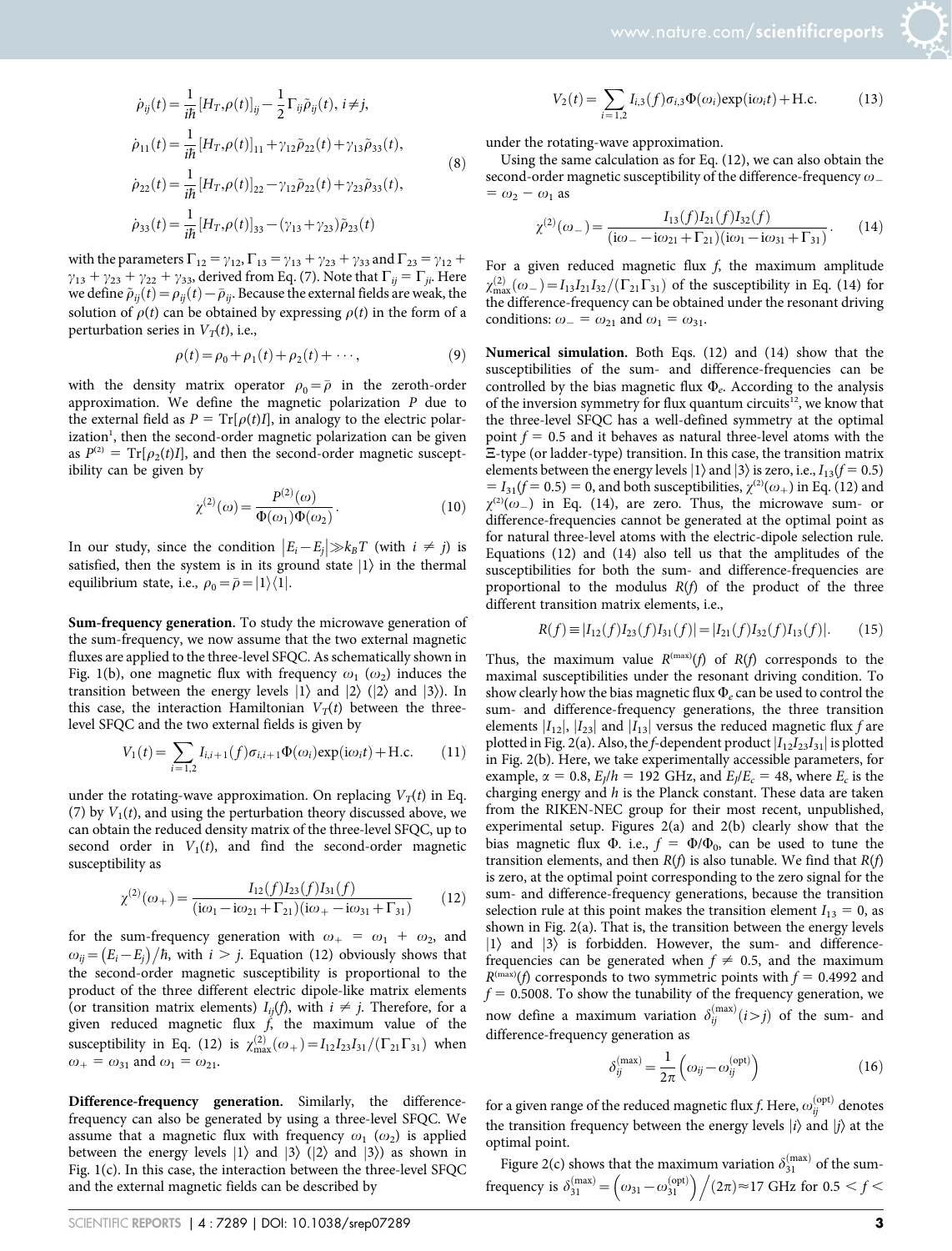

Figure 2 | (a) Modulus of the renormalized transition elements  $i_{12} = I_{12}/I_0$ ,  $i_{23} = I_{23}/I_0$ , and  $i_{13} = I_{13}/I_0$  versus the reduced magnetic flux f. The modulus R(f), given by Eq. (15), and the detuning  $\delta_{ij}(f) = \omega_{ij}(f) - \omega_{ij}^{(\text{opt})}$ , versus f, are plotted in panels (b) and (c), respectively. Here,  $\omega_{ij}(f) (\omega_{ij}^{(\text{opt})})$ are the f-dependent transition frequencies (transition frequencies at the optimal point with  $f = 0.5$ ) between two different energy levels  $|\vec{i}\rangle$  and  $|\vec{j}\rangle$  ( $i > j$ ). The SFQC parameters are here taken as  $E_l/h = 192$  GHz,  $E_l/E_c = 48$ , and  $\alpha = 0.8$  with h being the Planck constant.

0.53. However, the maximum variation  $\delta_{21}^{(\text{max})}$  or  $\delta_{32}^{(\text{max})}$  of the difference-frequency is  $\delta_{21}^{(\text{max})} = \left(\omega_{21} - \omega_{21}^{(\text{opt})}\right) / (2\pi) \approx 42 \text{ GHz or}$  $\delta_{32}^{(\text{max})} = \left(\omega_{32} - \omega_{32}^{(\text{opt})}\right) \Big/ (2\pi) \approx 26 \text{ GHz for } 0.5 < f < 0.53. \text{ Thus,}$ the tunability for the sum- and difference-frequency generations can be, in principle, over a very wide GHz range, by using the bias magnetic flux  $\Phi_e$ .

#### Second-harmonic generation

From Eqs. (12) and (14), we find that the second-harmonic and zerofrequency signals can also be generated in three-level SFQCs when two applied external fields have the same frequency and satisfy the condition

$$
\omega_1 = \omega_2 = \frac{1}{2}\omega_{31} = \bar{\omega}.
$$
 (17)

Let us now discuss second-harmonic generation. As shown in Fig. 3(a), we can find two values of the reduced magnetic flux,  $f =$ 0.4878 or  $f = 0.5122$ , such that  $\omega_{31} = 2\omega_{21} = 2\omega_{32}$ . In this case, the susceptibility of the second harmonic reaches its maximum, when an external field with the same frequency as  $\omega_{21} = \omega_{32}$  is applied to the three-level SFQC. However, the second-order susceptibility becomes small when the magnetic field deviates from the points  $f = 0.4878$  or  $f = 0.5122$  because of the anharmonicity of the energy-level structure for the SFQC. If we assume that the anharmonicity is characterized by

$$
\delta(f) = \bar{\omega}(f) - \omega_{21}(f) = \frac{\omega_{31}(f)}{2} = \omega_{21}(f),\tag{18}
$$

then the second-order susceptibility for the second-harmonic generation can be approximately written as

$$
\chi^{(2)}(2\bar{\omega}) = \frac{I_{12}(f)I_{23}(f)I_{31}(f)}{[i\delta(f) + \Gamma_{12}]\Gamma_{13}}.
$$
\n(19)

We note that this equation for the second-order susceptibility  $\chi^{(2)}(2\bar{\omega})$  is a rough approximation when  $\bar{\omega}(f) = \omega_{21}(f)$ , i.e.,  $\delta =$ 0. Because the independent-environment assumption for the decays of different energy levels might not always hold and the dissipation rates  $\Gamma_{12}$  and  $\Gamma_{13}$  should be modified. However, the main physics is not changed. In Fig. 3(b), as an example, the amplitude of  $\chi^{(2)}(2\bar{\omega})$ , which is given by

$$
\left|\chi^{(2)}(2\bar{\omega})\right| = \frac{|I_{12}(f)I_{23}(f)I_{31}(f)|}{\Gamma_{13}\sqrt{\delta^2 + \Gamma_{12}^2}},\tag{20}
$$

is plotted as a function of f for given parameters, e.g.,  $\Gamma_{12}/2\pi$  = 50 MHz and  $\Gamma_{13}/2\pi = 30$  MHz. It clearly shows that the maximum amplitude of the susceptibility  $\chi^{(2)}(2\bar{\omega})$  corresponds to the reduced magnetic flux  $f = 0.4878$  or  $f = 0.5122$ , in which the three energy levels have a harmonic structure. It should be noted that we take  $\Gamma_{21}$ and  $\Gamma_{31}$  as the *f*-independent parameters for convenience when Fig. 3(b) is plotted. In practice, they should also depend on f.

#### **Measurements**

We now take the sum-frequency generation as an example to show how to measure the frequency generation by coupling the three-level SFQC to the continuum of electromagnetic modes confined in a 1D transmission line as for measuring the resonance fluorescence of single artificial atoms<sup>38,39</sup>. As discussed in Ref. 40, if the three transition frequencies of the three-level SFQC are much larger than the decay rates, then we can consider that the decays of different energy levels occur via different dissipation channels. In this case, the inter-



Figure 3 | (a) Three transition frequency  $\omega_{ij}$  ( $i > j$ ) versus the reduced magnetic flux f is plotted. The crossing points for the curves of  $\omega_{21}$  and  $\omega_{32}$ Expart  $S_{\perp}$  (a) The chaismon requency  $\omega_{ij}$  ( $\epsilon$ )) versus the reduced magnetic max) is protect. The crossing points for the curves of  $\omega_{21}$  and  $\omega_{32}$  correspond to  $\omega_{21} = \omega_{32}$ . (b) The amplitude  $\chi^{(2)}(2$ 30 MHz. The same SFQC parameters as in Fig. 2 are used in both panels.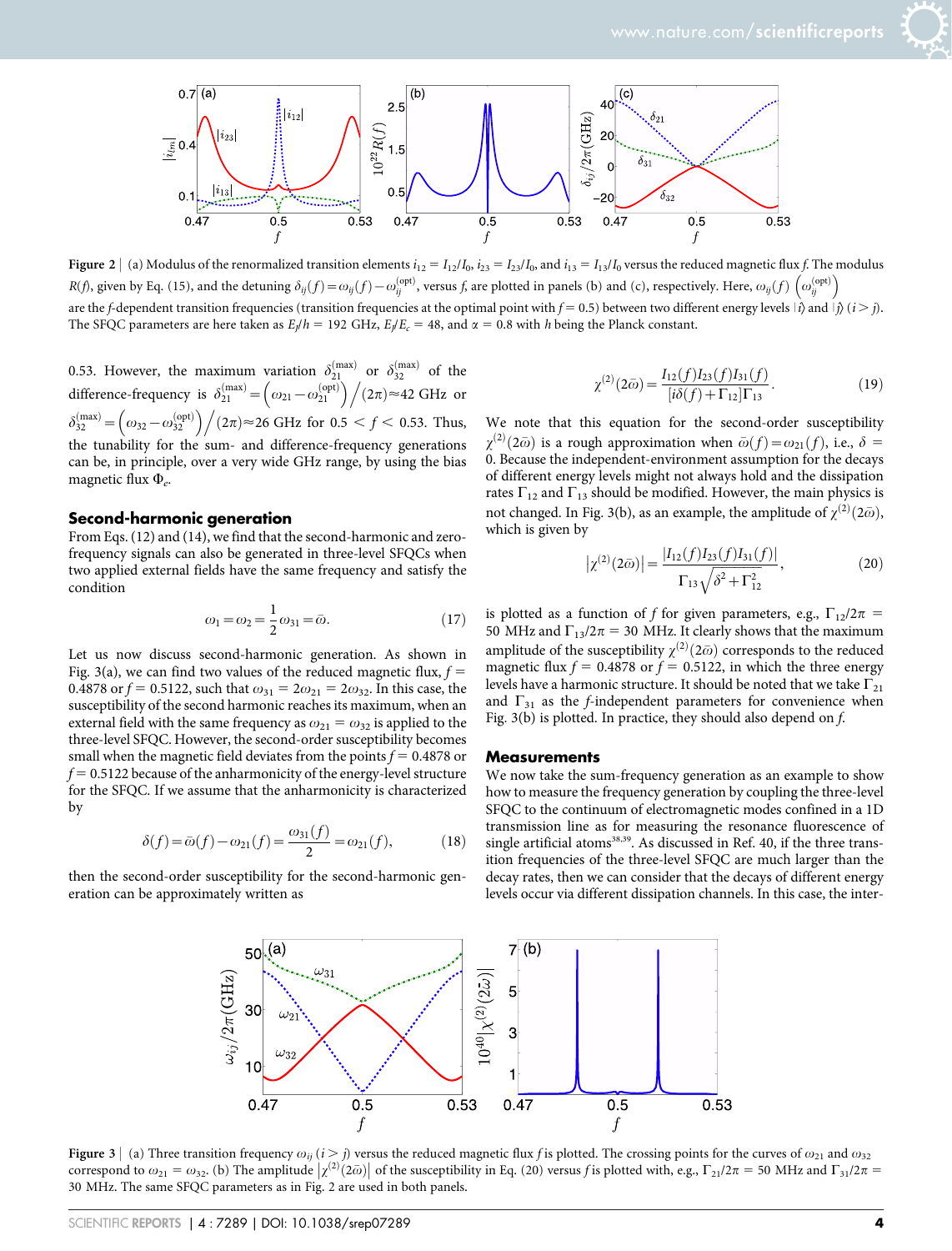

Figure 4  $R_1(f) = |I_{21}(f)I_{32}(f)|$  and  $R_2(f) = |I_{13}(f)I_{32}(f)|$  versus f are plotted in (a) and (b), respectively, for the same SFQC parameters as in Fig. 2.

action Hamiltonian between the three-level SFQC and the continuum modes in the transmission line can be modeled as

$$
H_{\rm in} = \int_{-\infty}^{\infty} \frac{d\omega}{\sqrt{2\pi}} \left[ \sqrt{\gamma_{12}} a^{\dagger}(\omega) \sigma_{12} + \sqrt{\gamma_{23}} b^{\dagger}(\omega) \sigma_{23} \right. \\ + \sqrt{\gamma_{13}} c^{\dagger}(\omega) \sigma_{13} \right] + \text{H.c.}
$$
\n(21)

under the Markovian approximation with the bosonic commutation relation  $[\alpha(\omega), \beta^{\dagger}(\omega')] = \delta_{\alpha,\beta} \delta(\omega - \omega')$  with  $\alpha, \beta = a, b, c$  for the three kinds of different continuum mode operators. According to the input-output theory $41$ , the output field centered at the sum-frequency  $\omega_1 + \omega_2 = \omega_+$  can be given as

$$
\langle c_{\text{out}}(t) \rangle = \langle c_{\text{in}}(t) \rangle + \sqrt{\gamma_{13}} \langle \sigma_{13}(t) \rangle, \tag{22}
$$

since  $\text{Tr}[\rho \sigma_{13}(t)] = \text{Tr}[\rho(t) \sigma_{13}] = \rho_{31}(t)$ . Therefore, up to second order in  $V_1(t)$  for the sum-frequency generation, we can approximately obtain the output of the sum-frequency generation as

$$
\langle c_{\text{out}}(t) \rangle = \frac{\sqrt{\gamma_{13}}}{\hbar^2} \frac{I_{21}(f)I_{32}(f)\Phi(\omega_1)\Phi(\omega_2)\exp(-i\omega_+ t)}{(i\omega_{21} - i\omega_1 + \Gamma_{21})(i\omega_{31} - i\omega_+ + \Gamma_{31})}, \quad (23)
$$

where the input field for the continuum mode  $c(\omega)$  is in the vacuum. Equation (23) shows that the amplitude of the output field is proportional to the intensities  $|\Phi(\omega_1)|$  and  $|\Phi(\omega_2)|$  of the two external magnetic fields, the modulus of the product of two transition matrix elements  $I_{21}(f)$  and  $I_{32}(f)$ , and the square root of the decay rate  $\gamma_{13}$ . It is obvious that the intensity of the output field can be tuned by the bias magnetic flux  $\Phi_e$ . Similarly, the amplitude of the output field for the difference-frequency generation described in Eq. (14) is proportional to the modulus of the product of two transition matrix elements  $I_{13}(f)$  and  $I_{32}(f)$ . The moduli  $R_1(f) \equiv |I_{21}(f)I_{32}(f)|$  and  $R_2(f) \equiv$  $|I_{13}(f)I_{32}(f)|$  versus f are plotted in Figs. 4(a) and (b), which show that the amplitude of the output fields for the sum- and difference-frequency generations can also be tuned by f. However, the maximum value, corresponding to maximum second-order susceptibility under resonant condition, of  $R^{(\text{max})}(f)$  does not correspond to the maximum value of  $R_1(f)$  for the sum-frequency, or  $R_2(f)$  for the differencefrequency.

#### **Conclusions**

We have proposed and studied a controllable method for generating sum- and difference- frequencies by using three-wave mixing in a single three-level SFQC driven by two weak external fields. Thus, in perturbation theory, the noise and frequency shifts introduced by the driving fields can be neglected and we can obtain all the response functions of different frequencies. We point out that the three-wavemixing signal can only be generated when the inversion symmetry of the potential energy for the SFQC is broken, that is, the SFQC cannot work at the optimal point. Otherwise, the transition between the ground state and the second-excited state is forbidden, so three-wave mixing cannot be generated as in natural-atom systems. We have shown that the generated microwave signal can be tuned in a very

large GHz range. We have also discussed how to generate secondharmonics in the single SFQC. We note that three-wave mixing can also occur in superconducting phase<sup>29-31</sup> and transmon<sup>32</sup> qutrits, when the inversion symmetry of their potential energies is broken. In particular, the phase qutrits might be better for second-harmonic generation because of their small anharmonicity. It should be pointed out that the microwave signal with the sum-frequency might exceed the high-frequency cutoff of the cryogenic amplifier<sup>38</sup>. Thus, the difference-frequency generation should be easier to be experimentally accessed.

In contrast to Ref. 28, with a frequency tunability of about 500 MHz, we show that the tunability of the output frequency using single flux qubit circuits can be a few GHz. Our proposal is valid not only for nondegenerate three-wave mixing, but it can also be applied for second-harmonic generation by changing the bias magnetic flux. Also, contrary to Ref. 28, where the circuit itself is in the classical regime, in our study, the three-wave mixing is generated using excitations of real quantized energy levels of the artificial atoms. Such excitation will result in a strong nonlinearity. Thus, the three-wave mixing in single artificial atoms can be used to generate entangled microwave photons and act as entanglement amplifier or correlated lasing. These could be important toward future quantum networks.

In summary, our study could help generating three- or multi-wave mixing using single artificial atoms. The proposed method is simple and could be used for manipulating second-order and other nonlinear processes in the microwave regime by using single superconducting artificial atoms. Our proposal is realizable using current experimental parameters of superconducting flux qubit circuits.

- 1. Shen, Y. R. The Principles of Nonlinear Optics (Wiley, New York, 2003).
- 2. Boyd, R. W. Nonlinear Optics (Academic Press, New York, 2008).
- 3. Abrams, R. L., Yariv, A. & Yeh, P. A. Stark-Induced Three-Wave Gases-Part I: Mixing in Molecular Theory. IEEE J. Quantum Electron. QE-13, 79–82 (1977).
- 4. Abrams, R. L., Asawa, C. K., Plant, T. K. & Popa, A. E. Stark-Induced Three-Wave Mixing in Molecular Gases-Part II: Experiment. IEEE J. Quantum Electron. QE-13, 82–85 (1977).
- 5. Gordy, W. & Cook, R. L. Microwave Molecular Spectra (Wiley, New York, 1984).
- 6. Patterson, D. & Doyle, J. M. Sensitive Chiral Analysis via Microwave Three-Wave Mixing. Phys. Rev. Lett. 111, 023008 (2013).
- 7. Clarke, J. & Wilhelm, F. K. Superconducting quantum bits. Nature 453, 1031  $(2008)$
- 8. Schoelkopf, R. J. & Girvin, S. M. Wiring up quantum systems. Nature 451, 664 (2008).
- 9. You, J. Q. & Nori, F. Atomic physics and quantum optics using superconducting circuits. Nature 474, 589 (2011).
- 10. You, J. Q. & Nori, F. Superconducting circuits and quantum information. Phys. Today 58 (11), 42 (2005).
- 11. Buluta, I., Ashhab, S. & Nori, F. Natural and artificial atoms for quantum computation. Rep. Prog. Phys. 74, 104401 (2011).
- 12. Liu, Y. X., You, J. Q., Wei, L. F., Sun, C. P. & Nori, F. Optical Selection Rules and Phase-Dependent Adiabatic State Control in a Superconducting Quantum Circuit. Phys. Rev. Lett. 95, 087001 (2005).
- 13. Mooij, J. E. et al. Josephson Persistent-Current Qubit. Science 285, 1036 (1999).
- 14. Deppe, F. et al. Two-photon probe of the Jaynes Cummings model and controlled symmetry breaking in circuit QED. Nature Phys. 4, 686 (2008).